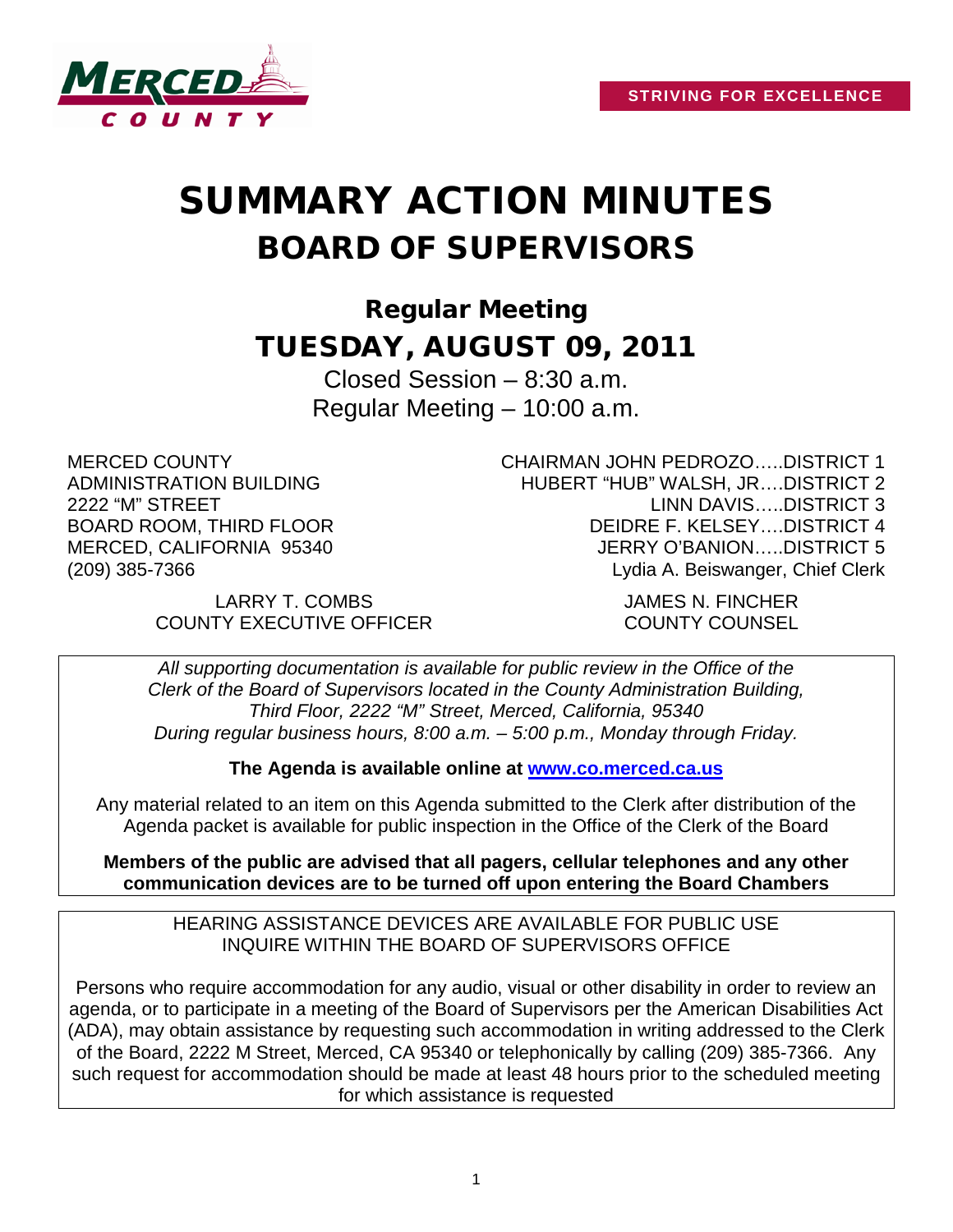The Agenda is divided into three sections:

**CONSENT CALENDAR** – These matters include routine financial and administrative actions and are approved by a single majority vote.

**SCHEDULED ITEMS** – These items are noticed hearings, work sessions and public hearings.

**REGULAR CALENDAR** – These items include significant policy and administration actions. Immediately after approval of the CONSENT CALENDAR, if the time of the hearing of SCHEDULED ITEMS has not arrived, the REGULAR CALENDAR will be considered.

## SCHEDULED ITEMS

# 8:30 A. M. **THE PUBLIC IS INVITED TO SPEAK ON ANY ITEM ON THE AGENDA-TESTIMONY IS LIMITED TO FIVE MINUTES PER PERSON**

**CLOSED SESSION: INITIATION OF LITIGATION** It is the intention of the Board to meet in Closed Session concerning Initiation of Litigation pursuant to Government Code Section 54956.9 (c): Four Cases

**CLOSED SESSION:** It is the intention of the Board to meet in Closed Session pursuant to Government Code Section 54957(b)(1): Consideration of Appointment of County Executive Officer

**CLOSED SESSION:** It is the intention of the Board to meet in Closed Session pursuant to Government Code Section 54957.6 concerning a Conference with County of Merced Staff Negotiators concerning negotiations with American Federation of State, County and Municipal Employees (AFSCME), Units 4, 5, 6 and 8; Independent Employees of Merced County (IEMC), Unit 3; Merced County Lawyers Association, Unit 7; Merced County Sheriff Employee Association (MCSEA), Unit 2; Merced County Law Enforcement Sergeants, Unit P; Deputy Sheriff Association, Unit 10; Non-Safety Corrections, Unit 12; and Probation Supervising Employees, Unit 11

**THE BOARD RECESSED AT 8:30 A.M. AND RECONVENED AT 10:00 A.M. WITH ALL MEMBERS PRESENT AND THE CHAIRMAN ADVISED STAFF WAS PROVIDED DIRECTION**

## **GOVERNMENT CODE SECTION 54950 COMPLIANCE (LATE AGENDA ITEMS)**

10:00 A. M. **PLEDGE OF ALLEGIANCE**

**PUBLIC OPPORTUNITY TO SPEAK ON ANY MATTER OF PUBLIC INTEREST WITHIN THE BOARD'S JURISDICTION INCLUDING ITEMS ON THE BOARD'S AGENDA, EXCEPT FOR THOSE ITEMS SPECIFICALLY SCHEDULED AS PUBLIC HEARINGS** (Testimony limited to five minutes per person)

## *REVIEW BOARD ORDER – SEE PAGE 10*

## **PRESENTATION**

Certificate of Recognition to Jennifer Buitron in honor of her selection as recipient of the Vera Salcido Foundation Heroism Award

#### **SUPERVISOR PEDROZO PRESENTED TO JENNIFER BUITRON**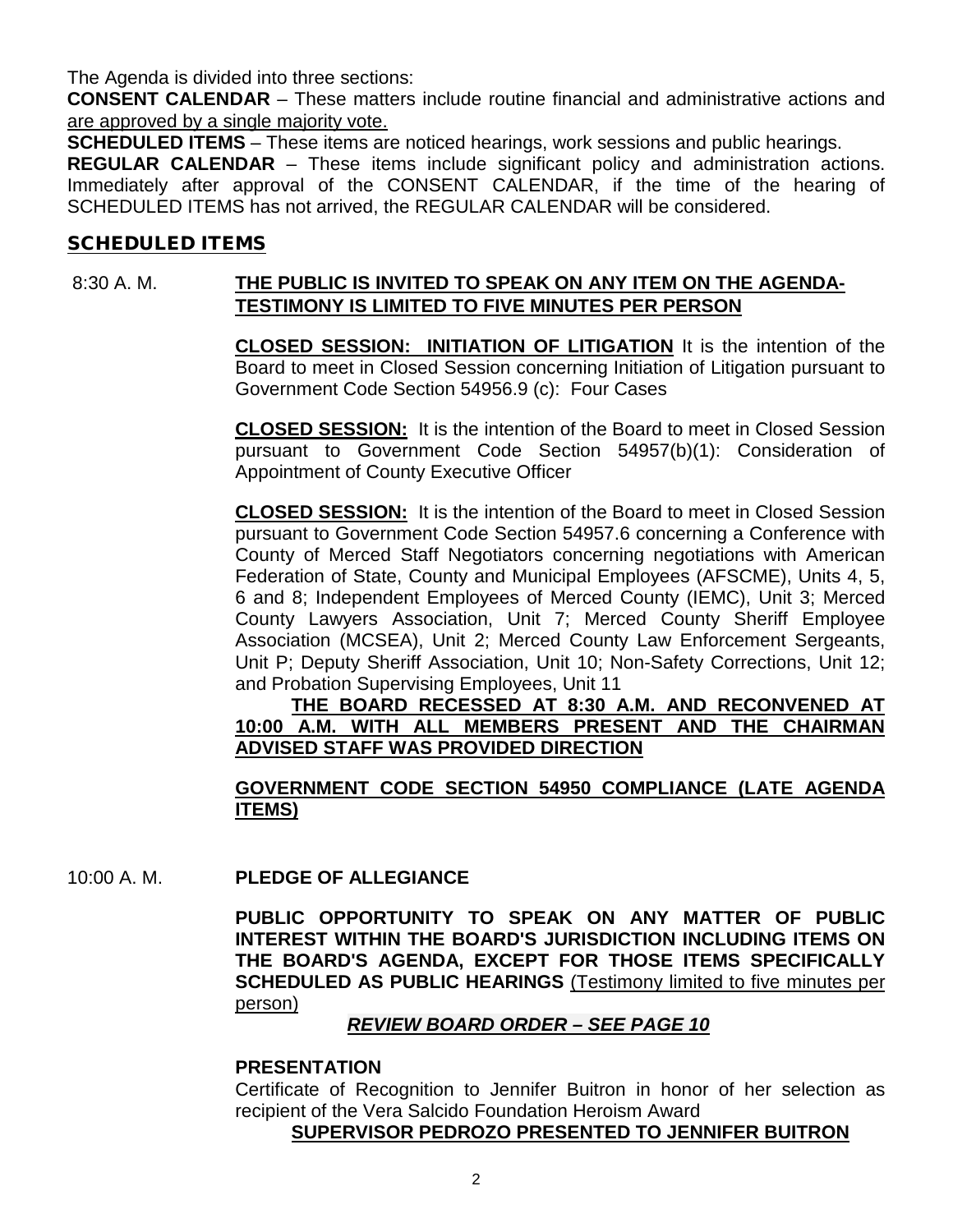#### 10:00 A. M. **APPROVAL OF CONSENT AGENDA CALENDAR** (Items #1 - 22) **APPROVED AS RECOMMENDED AYES: ALL**

**PLANNING** – Review and direction on remaining Policy Issues on the Planning Commission Review Draft 2030 County General Plan Update

- (1) Receive responses from Planning Staff and Consultants on the remaining three policy areas from the July 12, 2011, Board Meeting:
	- 1) Exemption of commercial and industrial development from 1:1 agricultural mitigation: Whether additional justification as part of the General Plan CEQA process will be required if commercial and industrial projects, unlike residential projects, are not required to satisfy a 1:1 acre agricultural mitigation policy.
	- 2) "New Towns." Possible policy criteria that must be satisfied regarding the status of existing, approved "New Towns", prior to considering an application to establish any "New Towns" or urban communities within the unincorporated area of the County.
	- 3) Minimum Parcel Size: Information regarding the current agricultural parcel sizes established in other counties within the San Joaquin Valley, and whether the Draft EIR could evaluate the effects of maintaining the current 20 acre A-1 (General Agricultural) Zone minimum parcel size in addition to the draft policy language that would increase the minimum parcel size to 40 acres.
- (2) Provide direction to Planning Staff on the inclusion of the remaining three policy issues in the Revised Draft 2030 General Plan; and,
- (3) Authorize preparation and release of the Draft EIR for the 2030 Merced County General Plan Update, in accordance with CEQA

## *REVIEW BOARD ORDER – SEE PAGE 10, 11 AND 12*

## **COUNTY COUNSEL - PUBLIC HEARING - PROPOSED ORDINANCE, FIRST READING AND SET SECOND READING ON AUGUST 23, 2011 AT 10:00 A.M.**

To consider Proposed Ordinance titled: An Ordinance Establishing Boundaries of Supervisorial Districts (Repeals Ordinance No. 1660)

## *REVIEW BOARD ORDER – SEE PAGE 12*

## **REPORTS/BOARD DIRECTION**

County Executive Officer, County Counsel, Board of Supervisors Members

## CONSENT CALENDAR (Items #1 - 22) **APPROVED AS RECOMMENDED AYES: ALL**

## Public Works

- 1. Set public hearing for September 13, 2011 at 10:00 a.m. to consider proposed ordinance titled "An Ordinance establishing County Service Area Number One amending User Charge Rates for Zones of Benefit for 2011/2012 Fiscal Year (Amends Ordinance No. 1875).
- 2. Authorize Valve Burners Car Club to have exclusive use of Henderson Park on September 11, 2011 for Annual Car Show; waive County's Vehicle Entrance Fee and authorize Valve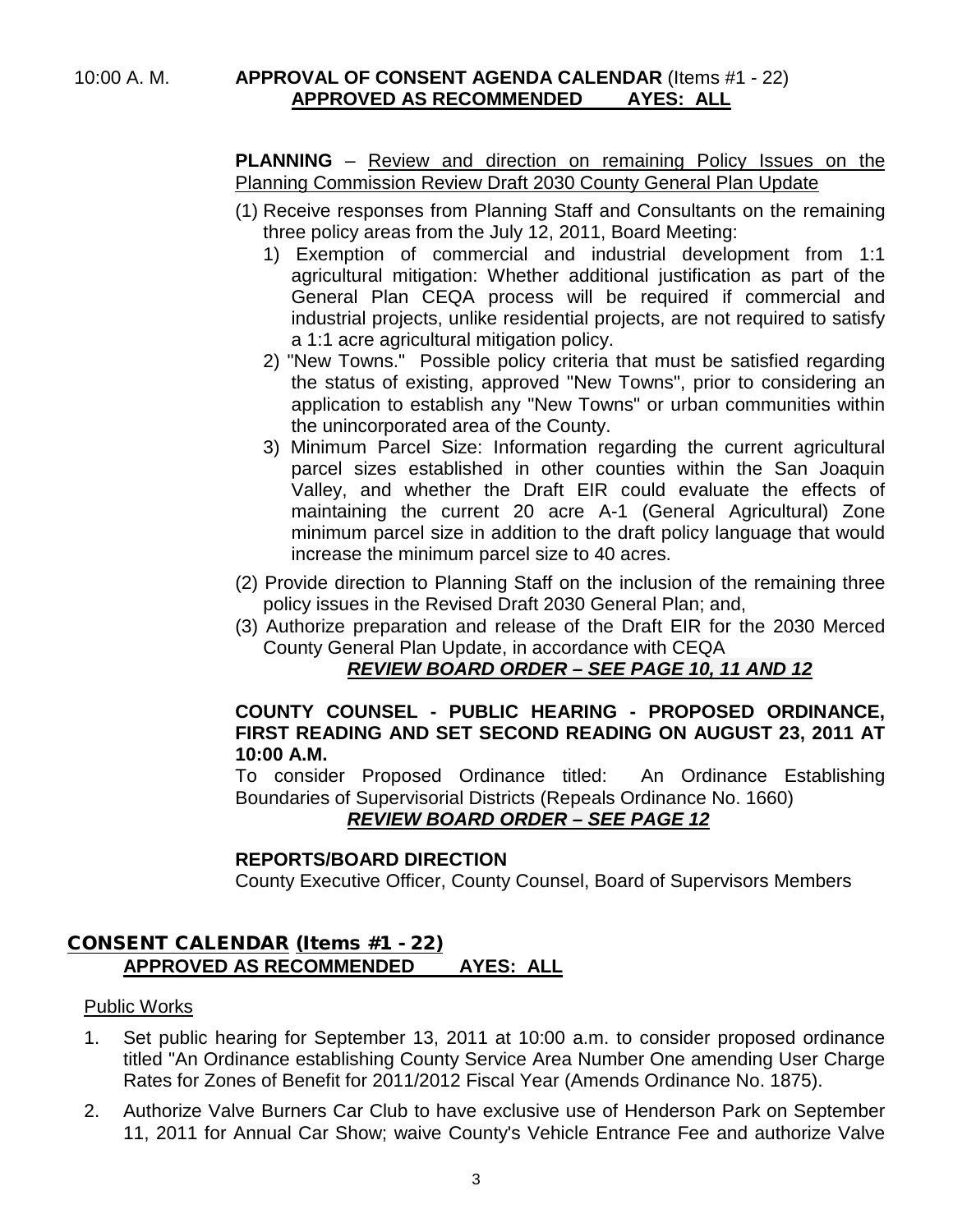Burners Car Club Committee to charge a \$4 entrance fee since they will pay the Special Event Fee in addition to all of the rental facility fees; authorize vendors to sell products during the event based on insurance requirements unless a non-profit organization, and the Car Club will donate any profit from this event to Hinds Hospice and Atwater Toys for Tots as a non-profit organization.

#### **Sheriff**

3. Approve and authorize Chairman to sign Renewal Contract No. 2008152 with Public Works for inmate work crew for county roadway and facility cleanup.

## Ag. Commissioner

4. Approve and authorize Chairman to sign Renewal Contract No. 2008013 with Calif. Dept. of Food and Ag. for Light Brown Apple Moth Pest Detection/Emergency Projects and adopt Resolution.

## **ADOPTED RESOLUTION NO. 2011-145**

## Commerce, Aviation and Economic Development

5. Approve and authorize Chairman to sign Amendment to Contract No. 2008319 with Self-Help Enterprises, Inc. for administration and implementation of the County's Housing Programs.

## Dept. of Workforce Investment

6. Approve and authorize Chairman to sign Amendment to Contract No. 2011002 with State Employment Development Dept. for WIA Subgrant Agreement K178669 accepting Modification Three adding \$950,000 of Dislocated Worker 25% WIA funds to assist participants that have become unemployed due to the recent economic downturn, and adding \$100.000 15% WIA funds to increase the number of youth being served through the Year-Round In-School Youth Program in Merced County to June 30, 2012.

## Fire

7. Approve and authorize Chairman to sign Renewal Contract No. 2010181 with Howell Consulting for Revision Services to the Emergency Operations Plan.

## Health

8. Approve and authorize Chairman to sign Renewal Contract No. 2004009 with Decade Software Company LLC for the support of Envision Connect dba management system software not to exceed \$76,850.

## Human Services Agency

9. Approve and authorize Chairman to sign Renewal Contract No. 2007091 with Counsel to provide legal services to Human Services Agency for Adult and Aging Services, Child Welfare Services, Eligibility Services, Employment and Training Services, personnel matters, contract review and services relating to the administration on H.S.A.

#### Probation

10. Approve and authorize Chairman to sign Renewal Contract No. 2004261 with Sheriff Dept. to provide meals and laundry services to the Iris Garrett Juvenile Justice Correctional Complex.

## Executive Office

11. Act on Claims for Damages received from Phillip Cooksey (2011-047) and Manual Salacup (2011-049) as recommended by Risk Management and Counsel.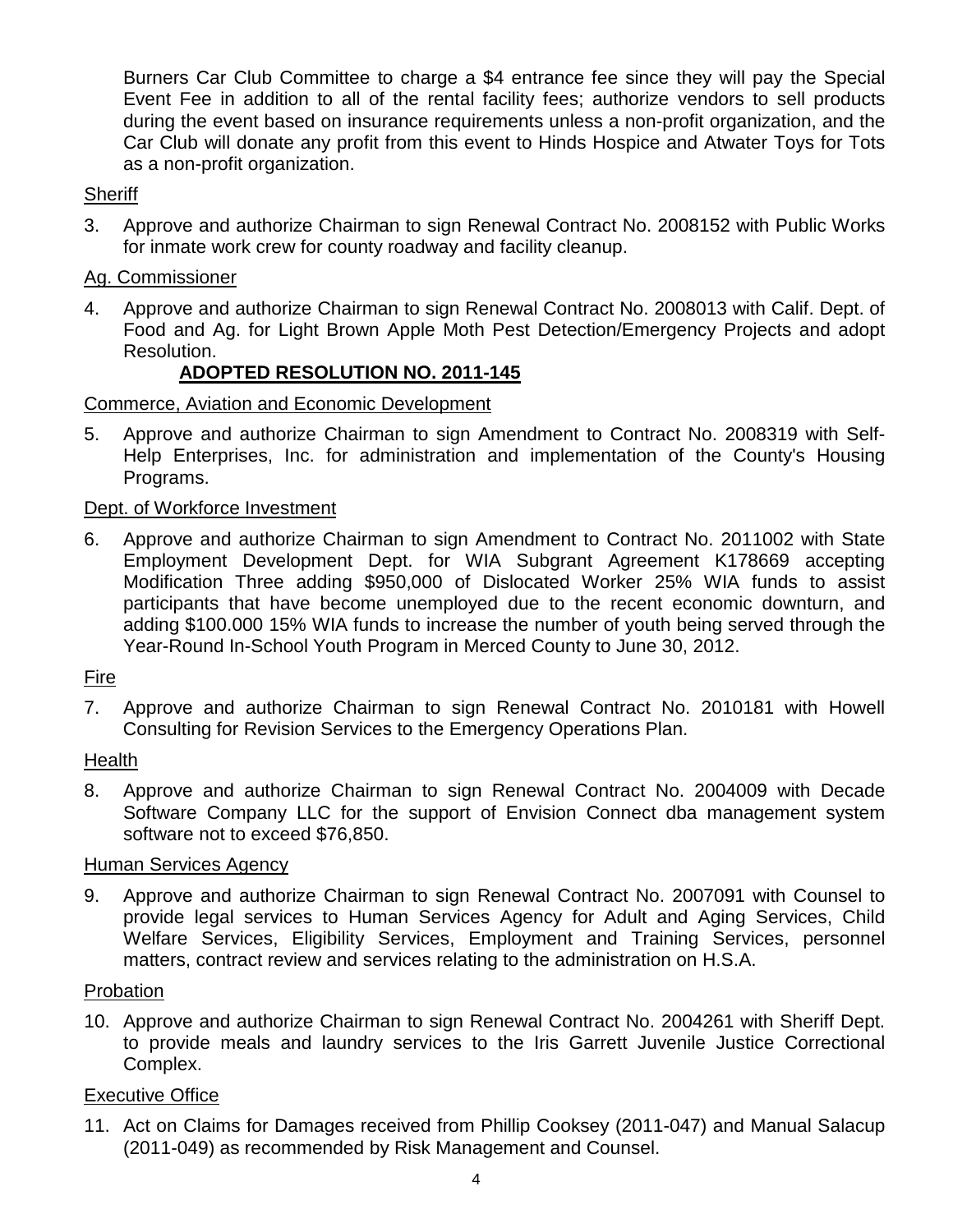## 12. PULLED

## Board Recognition

- 13. Authorize Certificate of Recognition to Reverent Bob Kuyper in recognition of Retirement and dedicated service to Livingston United Methodist Church.
- 14. Authorize Certificate of Recognition and Celebration of 75th Annual Portuguese Festa.
- 15. Authorize Certificate of Recognition to Merced Elks Lodge 1240, in celebration of 100th Anniversary Centennial Celebration, 1911 through 2011.
- 16. Authorize Certificate of Recognition to Los Caporales in recognition of Ribbon Cutting.
- 17. Authorize Certificate of Recognition to Terry Raley, Executive Director of Love INC of Greater Merced in recognition of dedicated service.
- 18. Authorize Certificates of Recognition to Chancellor Sung Mo "Steve" Kang and Mrs. Mia Kang for dedicated service to UC Merced and the Merced County community.
- 19. Authorize Certificate of Recognition to BBVA Compass Bank in recognition of Ribbon Cutting.
- 20. Authorize Certificates of Recognition to Joe Ramirez, Nellie McGarry, Tony Slaton, Michelle Allison, Dr. Napolean Washington, John Wainwright, Peter Fluetsch and Dr. Herb Opelak as Local Hero's in our Community and their selection by the Rescue Mission.
- 21. Authorize Resolution of Commendation for Christina Kraushar for service to the County of Merced.
- 22. Proclaim August, 2011 as "Child Support Awareness Month" in Merced County.

# REGULAR CALENDAR

## BOARD ACTION

## PUBLIC WORKS

23. Approve the Vehicle User Committee's Recommended Vehicle User Mileage Rates for the 2011/2012 Fiscal Year.

## **APPROVED AS RECOMMENDED AYES: ALL**

## HEALTH

24. Contract with Mercy Medical Center to utilize helipad as an emergency landing site for ground to air ambulance transfers.

## **AUTHORIZED CONTRACT NO. 2011135 AS RECOMMENDED AYES: ALL**

## PLANNING

25. Contract with The Don Chapin Co., Inc. for the Consultant Michael Brandman Associates, to prepare an EIR for the Simmons Subdivision and Don Chapin Concrete Batch Plant Project in Volta (Minor Subdivision Application No. MS07-027 and Administrative Plan Permit Application No. AA08-033).

# **AUTHORIZED CONTRACT NO. 2011136 AS RECOMMENDED AYES: ALL**

26. Contract with Michael Brandman Associates to prepare an Environmental Impact Report for the Simmons Subdivision/Don Chapin Concrete Batch Plant Project in Volta (Minor Subdivision Application No. MS07-027 and Administrative Plan Permit Application No.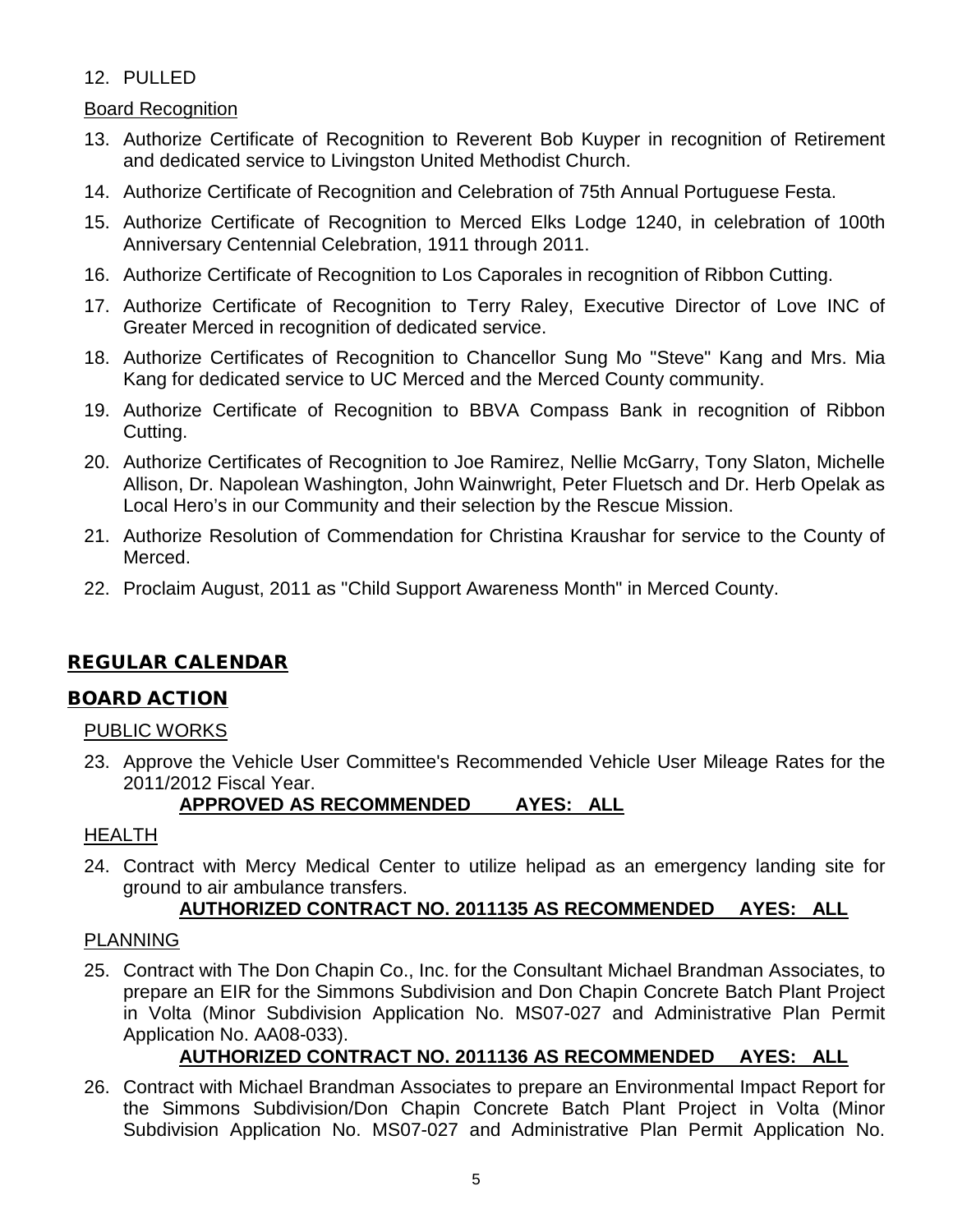#### AA08-033). **AUTHORIZED CONTRACT NO. 2011137 AS RECOMMENDED AYES: ALL**

27. Contract with HCC Properties for the Consultant ICF Jones & Stokes, Inc. to prepare an Initial Study for the Hilmar Cheese Expansion Project (Major Modification No. MM11-014 to Conditional Use Permit No. CUP08-011).

# **AUTHORIZED CONTRACT NO. 2011138 AS RECOMMENDED AYES: ALL**

28. Contract with ICF Jones & Stokes, Inc. to prepare an Initial Study for the Hilmar Cheese Expansion Project (Major Modification No. MM11-014 to Conditional Use Permit No. CUP08-011).

# **AUTHORIZED CONTRACT NO. 2011139 AS RECOMMENDED AYES: ALL**

29. Williamson Act Program - AB 1265, the Board consider and amend the Williamson Act Program in order to re-affirm SB 863 and conform with AB 1265 and amends the Rules of Procedure to implement the Land Conservation Act of 1965; make the determination, as required by Government Code Section 16142(e), that the State provided less than one-half of the actual foregone general fund property tax revenues related to the Williamson Act Program in FY 10/11 and adopts Resolution (Amends Resolution No. 2010-202).

## *Rule of Necessity:*

Supervisors O'Banion, Kelsey and Pedrozo declare a conflict of interest due to the ownership of land in their districts that is under Williamson Act contracts. Supervisors O'Banion, Kelsey and Pedrozo leave the Chambers.

 County Counsel James Fincher states three members of the Board have stated a conflict with the Williamson Act due to their or their family's Williamson Act Contracts and may have a direct financial impact on property taxes, or at the very least a remote interest. The Williamson Act program options require a simple majority of the Board to take action. With three Board members leaving the Chambers, there is no longer a quorum. Therefore, the County will enact the Rule of Necessity to pick a supervisor to sit for this item and the Board will draw straws and whoever gets the short straw will determine the voting member to remain. Supervisors Pedrozo, Kelsey and O'Banion enter the Chambers for the drawing

of the straws. Counsel Fincher holds the straws and Supervisor Kelsey selects the short straw. Supervisor Walsh continues to preside over the Meeting as Vice-Chairman, Supervisor Kelsey remains in the Chambers to participate and Supervisors O'Banion and Pedrozo leave the Chambers.

# **ADOPTED RESOLUTION NO. 2011-146 AS RECOMMENDED AYES: 2, 3, 4 NOT PRESENT: 1, 5**

# *REVIEW BOARD ORDER – SEE PAGE 13 AND 14*

## MENTAL HEALTH

- 30. Contract with Merced City School District to provide educational program services for students referred to Merced County Alcohol and Drug Services adolescent program. **AUTHORIZED CONTRACT NO. 2011140 AS RECOMMENDED AYES: ALL**
- 31. Contract with RMC Homes, Inc. for residential care services for consumers who have difficulty living in close proximity to local businesses and who need to be in a more secluded area to perform successfully in living independently.

# **AUTHORIZED CONTRACT NO. 2011141 AS RECOMMENDED AYES: ALL**

32. Contract with Community Social Model Advocates for the provision of Perinatal Residential Substance Abuse Services.

## **AUTHORIZED CONTRACT NO. 2011142 AS RECOMMENDED AYES: ALL**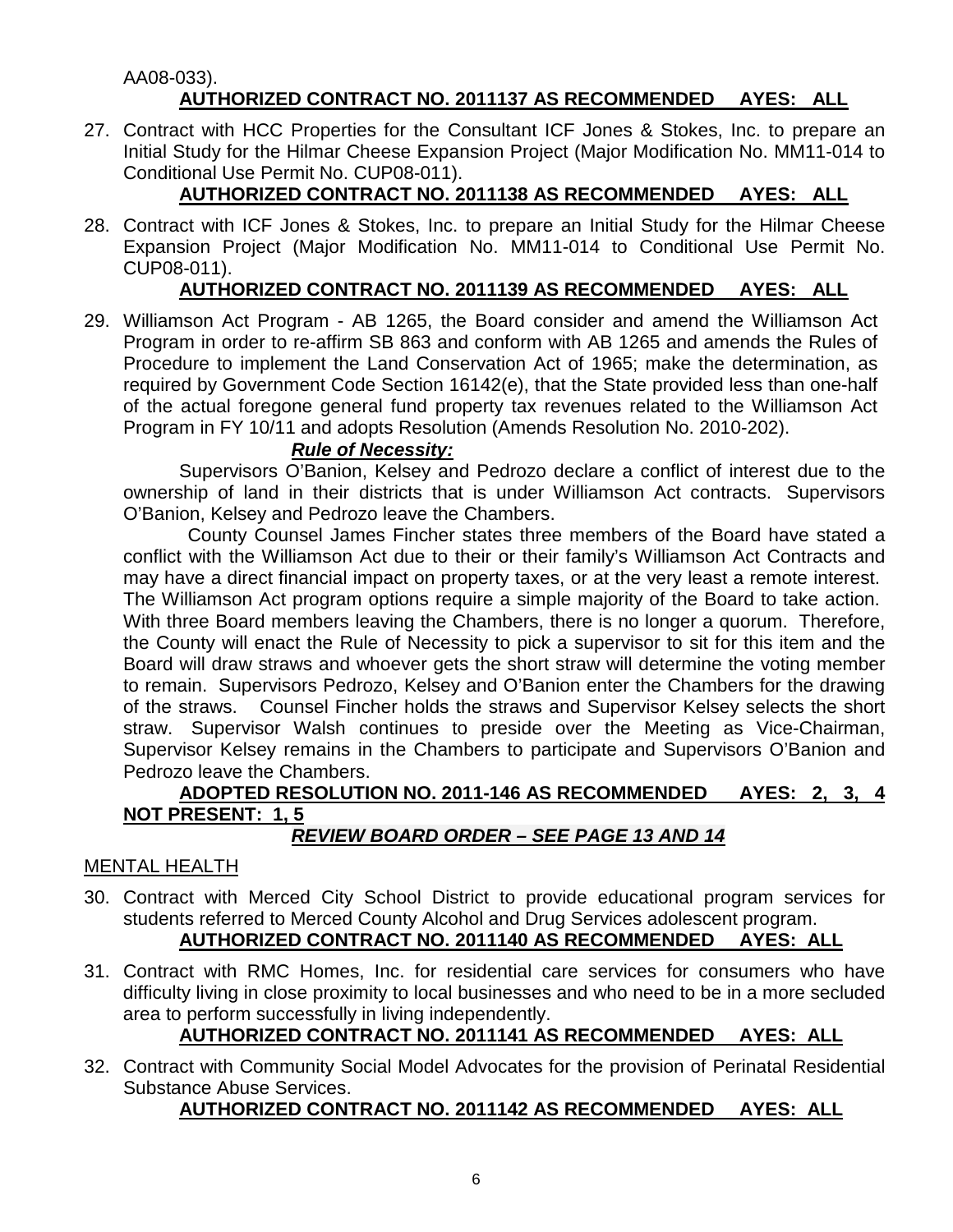33. Contract with Aegis Medical Systems, Inc. to provide Drug Medi-Cal Outpatient Narcotic Treatment Services.

# **AUTHORIZED CONTRACT NO. 2011143 AS RECOMMENDED AYES: ALL**

34. Contract with Calaveras County Behavioral Health Services for the provision of Inpatient Services at Marie Green Psychiatric Health Facility.

# **AUTHORIZED CONTRACT NO. 2011144 AS RECOMMENDED AYES: ALL**

35. Contract with Human Services Agency for implementation of the Cultural and Linguistic Outreach for Veterans as part of the Mental Health Services Act Prevention and Early Intervention not to exceed \$100,000.

# **AUTHORIZED CONTRACT NO. 2011145 AS RECOMMENDED AYES: ALL**

36. Contract with Aspiranet dba Aspira Behavioral Health to provide specialty mental health services including Therapeutic Behavioral Services.

# **AUTHORIZED CONTRACT NO. 2011146 AS RECOMMENDED AYES: ALL**

- 37. Contract with JDT Consultants for the provision of Therapeutic Behavioral Services to serve high risk youth who currently reside in other counties and are in need of services. **AUTHORIZED CONTRACT NO. 2011147 AS RECOMMENDED AYES: ALL**
- 38. Contract with Victor Treatment Center for the provision of specialty mental health services for Residential Treatment Facility for Youth, ages seven to twenty.

# **AUTHORIZED CONTRACT NO. 2011148 AS RECOMMENDED AYES: ALL**

# DEPT. OF ADMIN. SERVICES

39. Contract with MERCO Credit Union for Automatic Teller Machine (ATM) Services at the County Administration Building.

# **AUTHORIZED CONTRACT NO. 2011149 AS RECOMMENDED AYES: ALL** *REVIEW BOARD ORDER – SEE PAGE 14*

## **COUNSEL**

40. Rescission of Auction Tax Sale of Assessor's Parcel Number 011-090-001-000, and Tax Deed to purchaser, Nanjat D. Oshana, of tax-defaulted property which was declared to be tax-defaulted for FY 2002-2003 under Default Number 030000235, recorded April 27, 2009, and said tax deed is declared null and void as this parcel should have become nonexistent effective July 2, 2001 and therefore not sold for back taxes and based on the Consent to the Rescission by the purchaser, the Board approves the Rescission of Auction of Tax Sale of APN 011-090-001-000 as required pursuant to Revenue and Taxation Code Section 3731(a).

# **APPROVED AS RECOMMENDED AYES: ALL**

# DEPT. OF WORKFORCE INVESTMENT

41. Contract with Merced County Office of Education to provide Case Management, Supportive Services, Work Experience and Training to 30 Merced County Youth with Disabilities in connection with the High Concentration of Youth Grant.

# **AUTHORIZED CONTRACT NO. 2011150 AS RECOMMENDED AYES: ALL**

42. Contract with State Employment Development Dept. accepting WIA Subgrant K282484 initiating Program Year 2011-12 for Youth Formula Funds in the amount of \$1,375,000 to Merced County under Grant Code 301.

# **AUTHORIZED CONTRACT NO. 2011151 AS RECOMMENDED AYES: ALL**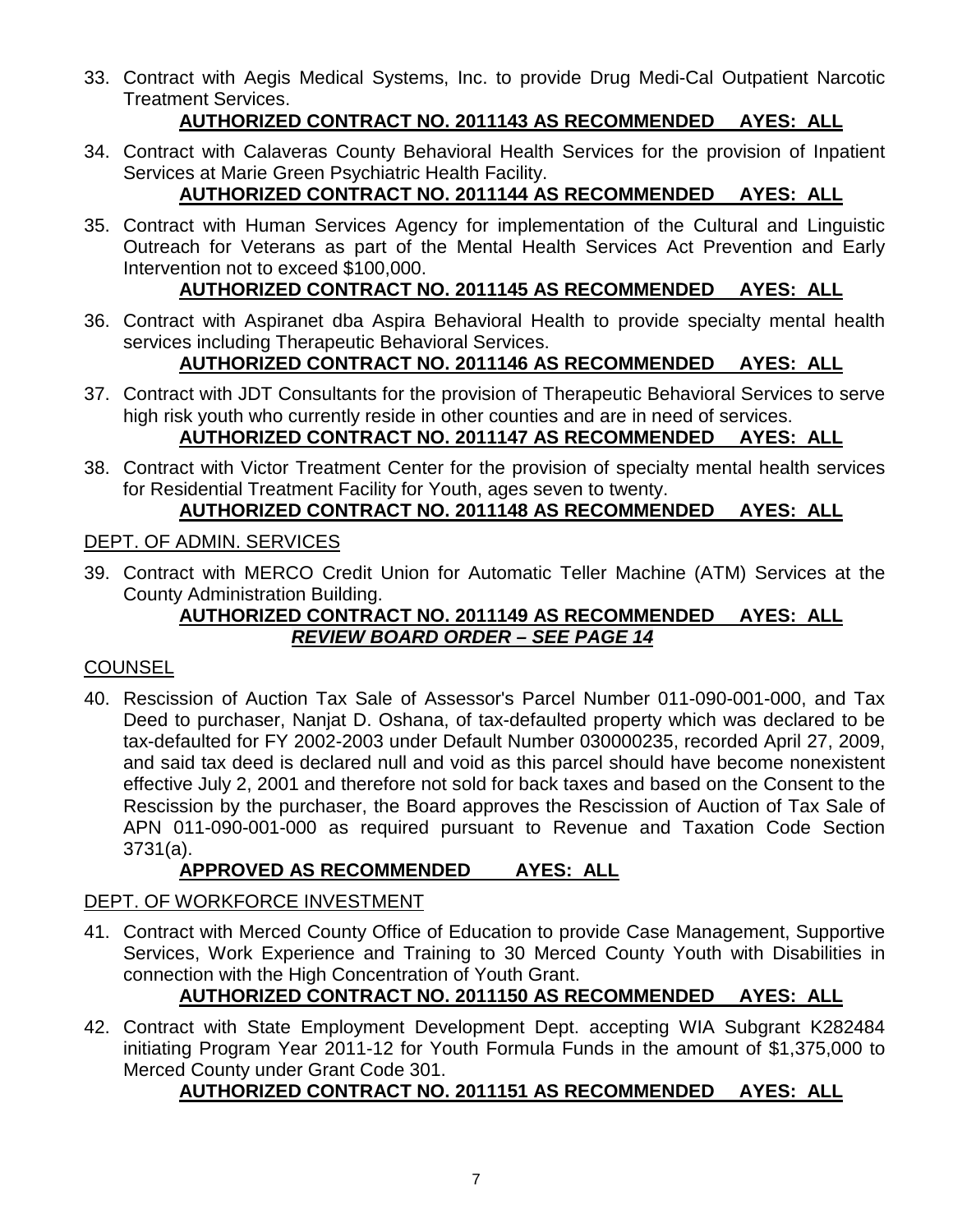## HUMAN SERVICES AGENCY

43. Authorize retroactive pay adjustment for Family Assistance Representative II, Employee #74156, exceeding five pay periods for a total of \$219.12.

# **APPROVED AS RECOMMENDED AYES: ALL**

44. Contract with Health for Targeted Case Management and Home Visitor services to clients referred by H.S.A.

# **AUTHORIZED CONTRACT NO. 2011152 AS RECOMMENDED AYES: ALL**

## **SHERIFF**

45. Authorize a one-time Retroactive Pay Adjustment for sixteen pay periods for the correct special pay for one Sheriff Deputy/Coroner (employee #36454) in accordance with Human Resources Rules and Regulations.

# **APPROVED AS RECOMMENDED AYES: ALL**

46. (1) Approve the following departmental personnel actions: Add two (2) Systems Security Operators, Range 62.7; add six (6) Correctional Officer I/II, Range 65.1/67.1; and add 2 Correctional Sergeant/Correctional Senior Sergeant, Range 71.5/72.5 to BU 23000 and delete one (1) Sheriff Dispatcher I/II, Range 63.1/65.1 from BU 22100; and, (2) adopt the Position Resolution.

## **ADOPTED RESOLUTION NO. 2011-147 AS RECOMMENDED AYES: ALL** *REVIEW BOARD ORDER – SEE PAGE 14 AND 15*

## BOARD OF SUPERVISORS

47. YARTS - Board Membership and possible expansion.

# *REVIEW BOARD ORDER – SEE PAGE 15*

48. Authorize Special Board Project Funds-District One in the amount of \$520 to be forwarded to the Planada Parks and Recreation to assist with the renovation of the baseball field in Planada and amends Board Action of July 12, 2011.

## **APPROVED AS RECOMMENDED AYES: ALL**

## BOARD APPOINTMENTS

- 49. Workforce Investment Board (WIB) Appointed Jean Haskell, Jerry Sterner, and Dave Sharafrian, representing Business/Private Sector, until June 30, 2015. **APPROVED AS RECOMMENDED AYES: ALL**
- 50. Dairy Technical Advisory Committee Reappointed Marvin Hoogendam, representing Hilmar Cheese, until January 28, 2013.

# **APPROVED AS RECOMMENDED AYES: ALL**

51. Snelling Cemetery District – Reappointed Joe Souza until July 1, 2014. **APPROVED AS RECOMMENDED AYES: ALL**

## BOARD INFORMATION & POSSIBLE ACTION **ACCEPTED AND PLACED ON FILE AYES: ALL**

- 52. Fire: Notification of Atwater Volunteer Fire Department Pancake Breakfast Fundraiser on September 11, 2011.
- 53. Commerce, Aviation and Economic Development re: Foreign Trade Zone Operating Agreement with The Gap, Inc.

**AWARDED CONTRACT NO. 2011153**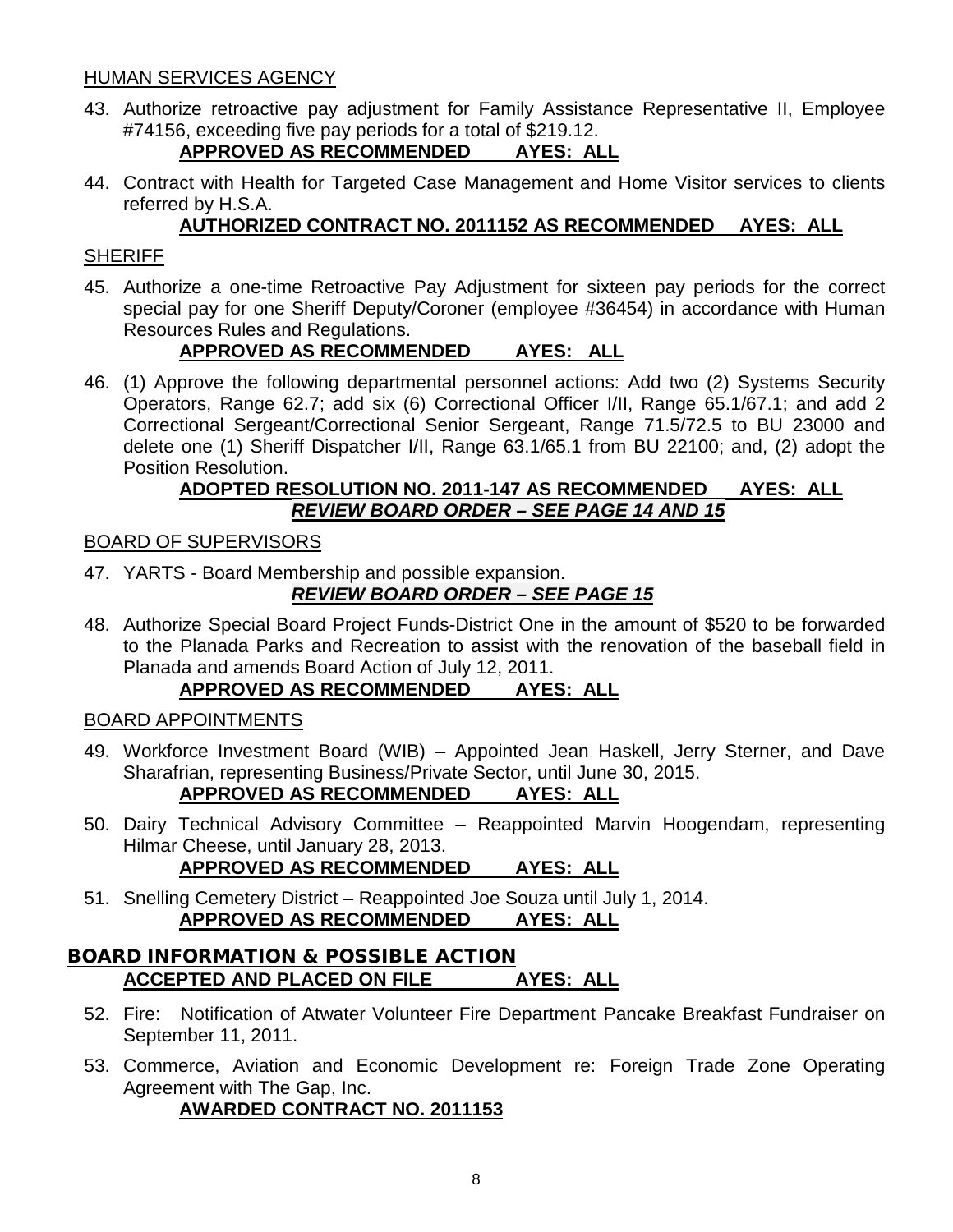- 54. Merced County Office of Education/County Superintendent of Schools re: Merced County Local Child Care and Development Planning Council notification of Reports required by California Dept. of Education with no changes to priorities (no signatures required) - Reports provided for informational purposes: (1) Local Planning Council County Priorities Report Form - State Preschool Child Care and Development programs; (2) Local Planning Council County Priorities Report form - General Child Care and Development Programs; and, (3) Meeting Minutes from May 17, 2011 where a public hearing was held and action taken to accept the priorities report by the Merced County LPC.
- 55. Inyo County Board of Supervisors re: Letter to Governor Brown urging he reject the requirement for a 4/5ths majority vote for approval or disapproval of any Community Corrections Plan and reconsider the plan to exclude the Board or CAO from the Community Corrections Partnership Executive Committee.
- 56. California Mental Health Planning Council re: Adult System of Care Subcommittee Advocacy Document encouraging local jurisdictions to support Wellness and Recovery Centers in their communities.
- 57. State Dept. of Social Services re: Funding for Fraud Investigations and Program Integrity Efforts Related to the In-Home Supportive Services Program pursuant to California State Budget Act of 2011 - clarification on the State Budget Act of 2011 as it relates to funding county fraud prevention proposals for FY 2011/12.
- 58. State Water Resources Control Board re: Revised Notice of Public Workshop to consider comments on the Draft General National Pollutant Discharge Elimination System (NPDES) Permit for Storm Water Discharges from Small Municipal Separate Storm Sewer Systems (MS4) on August 14, 2011 at 9:00 a.m.
- 59. State Water Resources Control Board re: Revised Notice of Availability for Public Comment and Revised Notice of Intent to Adopt Draft Mitigated Negative Declaration and Draft Statewide Conditional Waiver of Waste Discharge Requirements for Nonpoint Source Discharges Related to Certain Activities on National Forest System Lands in California, Extended Deadline to Submit Written Comments - August 24, 2011; and Notice of Board Workshop - September 20, 2011 at 9:00 a.m. and Adoption Meeting - October 18, 2011 at 9:00 a.m.
- 60. State Water Resources Control Board re: Notice of Staff Workshop Draft Policy for Toxicity Assessment and Control set for August 22, 2011 at 1:00 p.m.

## **ADOPTED RESOLUTION AND ADJOURNED THE MEETING IN MEMORY OF DR. GREGORY MEYER UNTIL TUESDAY, AUGUST 23, 2011 AT 10:00 A.M.**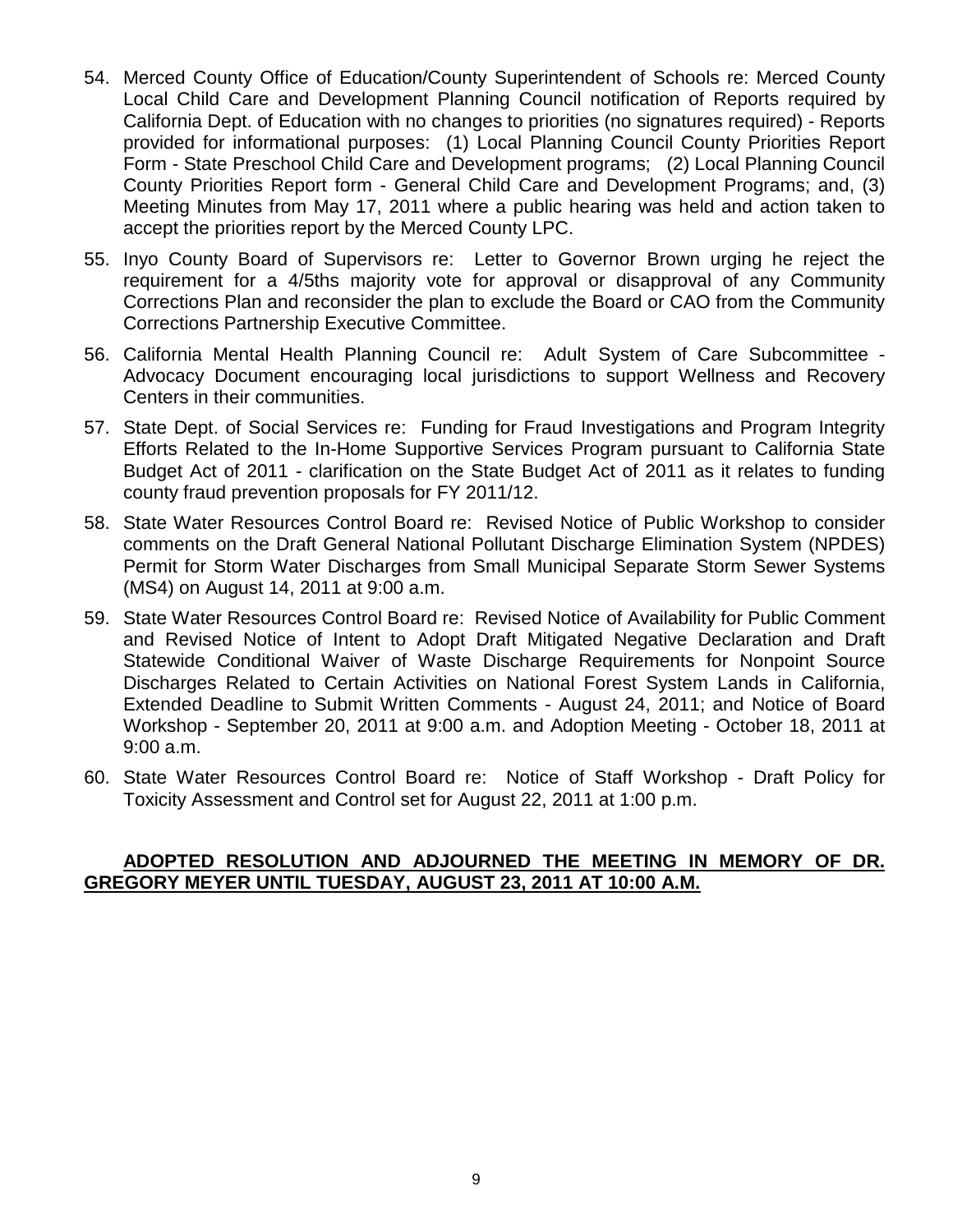## **10:00 A.M. SCHEDULED ITEM 2011-08-09 PUBLIC OPPORTUNITY**

Treasurer-Tax Collector-County Clerk Karen Adams requests consideration of the Registrar of Voters (ROV) position and submits the following documents for the record: August 9, 2011- Statement requesting ROV appointment, Current Organization Structure with deleted Chief Deputy positions, August 19, 2008-Statement – Department Restructuring; May 11, 2009 Response to Findings and Recommendations of EPS (Consultant) and May 2009 County Clerk-Registrar of Voters Presentation.

Diane Mejia Greene, In-Home Provider, speaks in opposition of proposed salary reduction for In-Home Supportive Services (IHSS) providers from \$9.00 to \$8.10.

Robbie Avila, Valley Land Alliance Representative/Stevinson resident, speaks regarding Valley Land Alliance's request to provide the Board with a report titled Minor Subdivisions of Agricultural Land in Merced County; advises the Valley Land Alliance wants to be placed on a Board Meeting Agenda for presentation prior to public release and submits a copy of the Report and a CD for the Board.

Della Landell, Hilmar resident and United Domestic Workers (UDW) union member, speaks in opposition of proposed .90 cent per hour salary reduction for IHSS providers.

Susan Acre, IHSS Provider, speaks in opposition of reduction in pay for IHSS providers.

Gloria Perez, Atwater resident, IHSS Provider, speaks in opposition of reductions, stating many parents must stay home with loved ones and need this additional income.

Mike Wilson, Regional Coordinator for UDW, speaks in opposition of reduction in pay for IHSS providers and the devastation it would create for the workers.

Chris Navarro, Sheriff Correctional Officer and MCSEA member, speaks regarding staffing for the Sheriff's Office and states that the Board's action on Item 46 of the Board Agenda is a step in the right direction.

Rudy Gonzales, MCESA member, speaks in support of Item 46 action on the Board Agenda. Present: Pedrozo, Walsh, Davis, Kelsey, O'Banion

## 10:00 A.M. SCHEDULED ITEM 2011-08-09 PLANNING – Draft 2030 County General Plan Update

 The Clerk announces the remaining policy issues on the Planning Commission Review Draft 2030 County General Plan Update is before the Board for consideration. A letter dated August 8 has been provided from Marsha A. Burch relative to the Report on the Minor Subdivisions of Ag. Land in Merced County from Valley Land Alliance (Supplemental No. 1).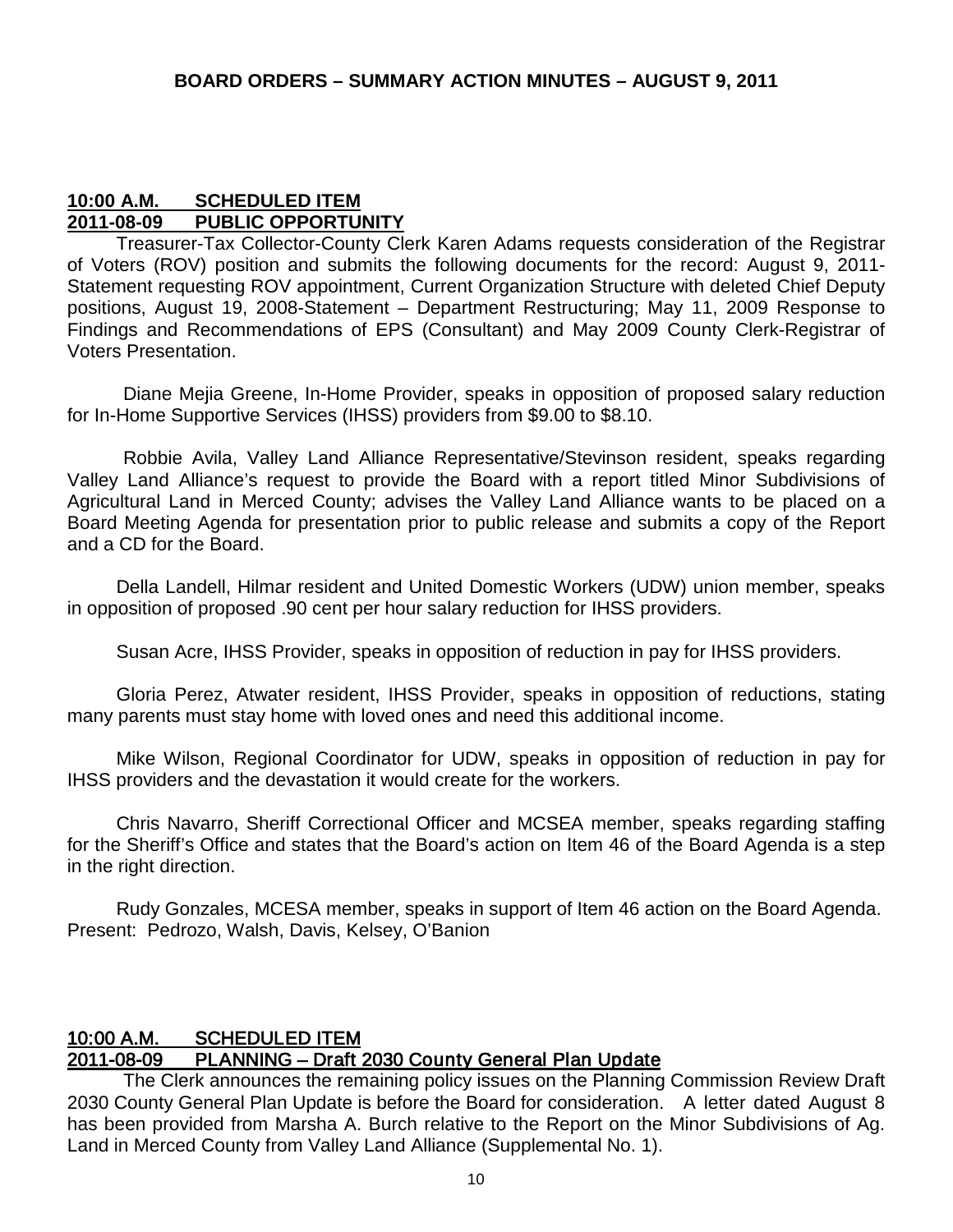Interim Development Services Director Paul Fillebrown reviews the Staff Report and states there are three (3) policy issues before the Board and in summary the issues are: 1) Exemption of commercial and industrial development from 1:1 ag. mitigation; 2) "New Towns" criteria; and 3) Minimum Parcel Size. Before proceeding into board discussion, Mr. Fillebrown points out that the Board will not be asked to vote or approve anything, this will follow later after environmental documents and release of public review documents.

The Chairman asks if there is anyone present that wishes to speak.

Aldo Sansoni, Los Banos resident and Delta Farms owner, states he is in concurrence with action/recommendation of staff and states his recommendations are: must maintain 1 to 1 ratio, any new town must be a complete community (nothing else) and have a 20-acre limitation.

Johnny Andrews, Dos Palos resident and diversified farm of 4,000 acres with 80% in Merced County, reviews reasons and urges the Board to maintain the 20-acre parcel.

Dave Spaur, Chief Executive Officer of Economic Development Corporation, in support of #1, exemption of commercial industrial and further states supports 1-1 ag. mitigation and particularly exemption on commercial industrial and largely because we are interested in attracting food processing companies that are complementary to ag. and ag. promotion.

Rochelle Koch, Valley Land Alliance, speaks relative to 20-acre parcel minimums and asks the Board to consider 40-acre minimums; requests the Board read the American Farmland Trust report and the Minor Subdivision Report provided by the Valley Land Alliance and requests the Board consider putting this on a future agenda item to be presented. She further states ag. preserve was not one of the three items listed and requests the Board protect ag. lands.

Amanda Carvajel, Executive Director Merced County Farm Bureau, references Page 4, current policy that exists for New Towns stating there is no mention of preservation or protection of ag. and the Farm Bureau asks for stronger criteria under the County control if this is what is being considered; speaks in support of 4-1 ratio and would like stronger wording throughout the document on preservation and protection of ag. land.

Jeff Marchini, Le Grand resident and current President of the Merced County Farm Bureau, states this document will be with us for the next 20 years and we believe the seven items provided are critical for the general plan update and strongly ask the Board to consider these 7 items and acknowledge the value of ag. in Merced County and what it means in revenue to the County and the State.

Diana Westmoreland Pedrozo, California Women for Agriculture, states the CWA supports ag. mitigation at 4-1 ratio, LESA Model with no exceptions, and states Merced County needs to be the leader in establishment of the mitigation program with the Central Valley Farmland Trust, and the Williamson Act should be held as our #1 ag. mechanism. She asks the Board to support the city centered growth alternative as the responsible decision working with cities to use our tax dollars wisely for the benefits of all county residents and to please consider ag. in all decisions.

The Board recesses at 11:30 a.m. and reconvenes at 11:45 a.m. with all members present.

Interim Development Services Director Paul Fillebrown reviews the list of issues that resulted from July 12, 2011 Board Meeting and the options available in the three policy issues.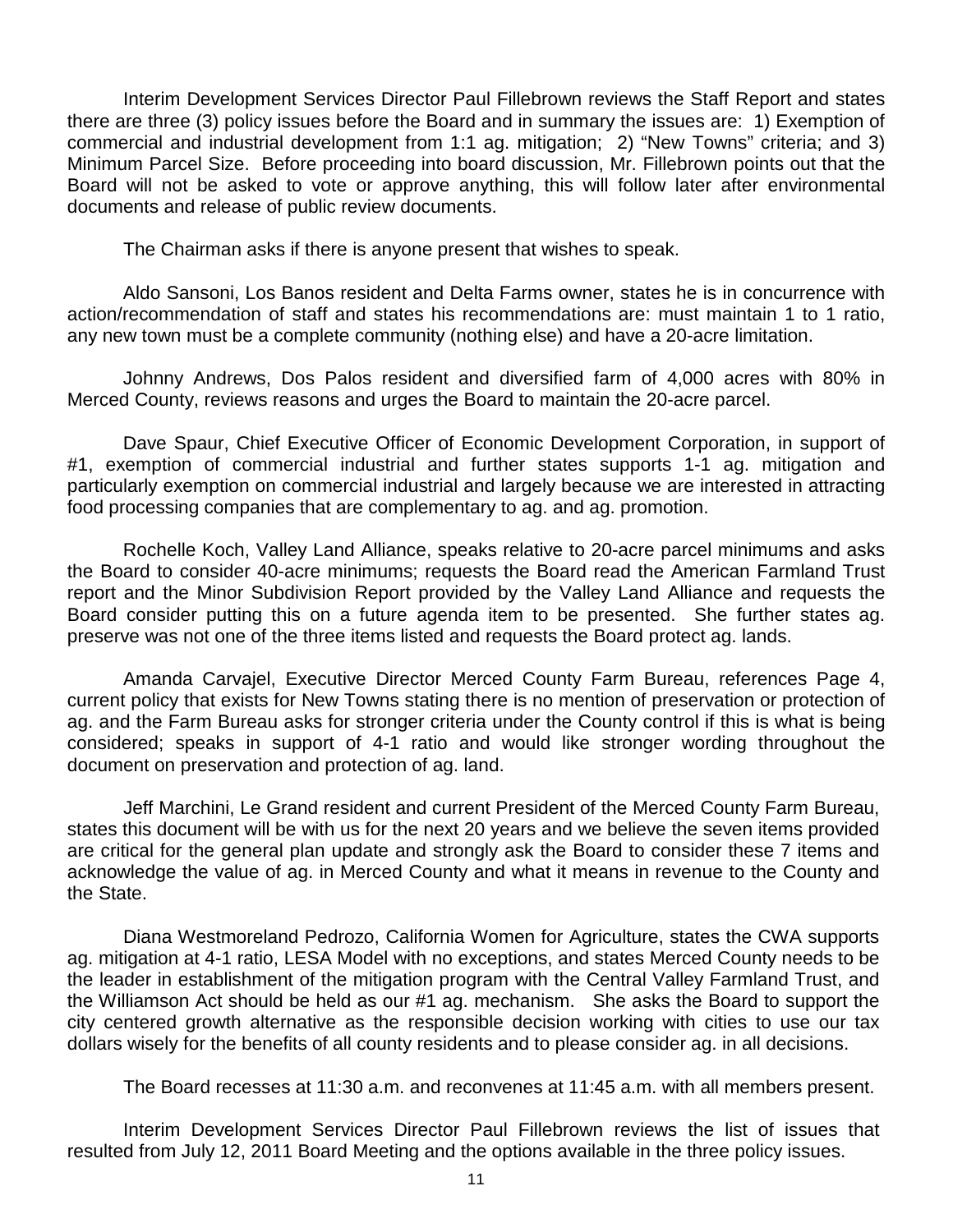Discussion is had as the policy issues are shown on the PowerPoint and the additional hand out provided by Planning. Assistant Planning Director Bill Nicholson and Planner Jeff Fugelsang responds to Board questions and concerns.

Each Board member responds and provides feedback and information on the three policy issues identified and following a lengthy discussion, the following action is taken:

(1) Exempting commercial and industrial land from the 1:1 ratio agricultural mitigation policy – Board consensus is selection of Option 1, Indicate a preference to modify Policy AG-2.2 to exempt commercial and industrially designated property from the need for agricultural mitigation;

(2) Economic or other justification for New Towns – Board consensus is selection of Option 2, Include additional requirements for submittal of a "Guidance Package" to Policy LU-5.F.2 as identified in the BAI as items (a) through (c) to include: a) Fiscal Impact Analysis comparing projected revenues to projected County service costs; b) Identification of a mix of commercial, employment and public uses to support the planned residential development; and, c) A Market Demand Study demonstrating how the new town will affect existing unincorporated communities in the County and where the demand for the proposed housing and jobs will come from.

(3) Minimum Agricultural Parcel Size – Board consensus is selection of Option 1, Provide Alternative language for Policy AG-2.13 to maintain the current agricultural 20 acre minimum parcel size and keep the proposed Draft policy proposing an increase to 40 acres. The General Plan EIR will evaluate both options and selection of the preferred language be made prior to adoption of the 2030 General Plan.

Following discussion and upon motion of Supervisor O'Banion, seconded by Supervisor Davis, duly carried, the Board approves the releasing of the Draft EIR for the 2030 Merced County General Plan Update, in accordance with CEQA, with the guidance given by the Board today. Ayes: Pedrozo, Walsh, Davis, Kelsey, O'Banion

#### **10:00 A.M. SCHEDULED ITEM 2011-08-09 COUNTY COUNSEL – PUBLIC HEARING**

The time and date previously set for a public hearing and to consider First Reading of Proposed Ordinance titled: An Ordinance Establishing Boundaries of Supervisorial Districts (Repeals Ordinance No. 1660) as submitted by County Counsel.

County Counsel James Fincher briefly reviews the Staff Report and states this is the third of the three public hearings on Merced County's Draft Redistricting Plan and the First Reading of the proposed ordinance to enact Plan E if the Board approves this first reading. He states the Second Reading and possible adoption will be held on August 23, 2011 at 10:00 a.m.

The Chairman opens the public hearing and asks if there is anyone present that wishes to speak. No one speaks.

Upon motion of Supervisor O'Banion, seconded by Supervisor Davis, duly carried, the Board waives further reading of the proposed ordinance and sets the Second Reading and possible adoption for August 23, 2011 at 10:00 a.m. Ayes: Pedrozo, Walsh, Davis, Kelsey, O'Banion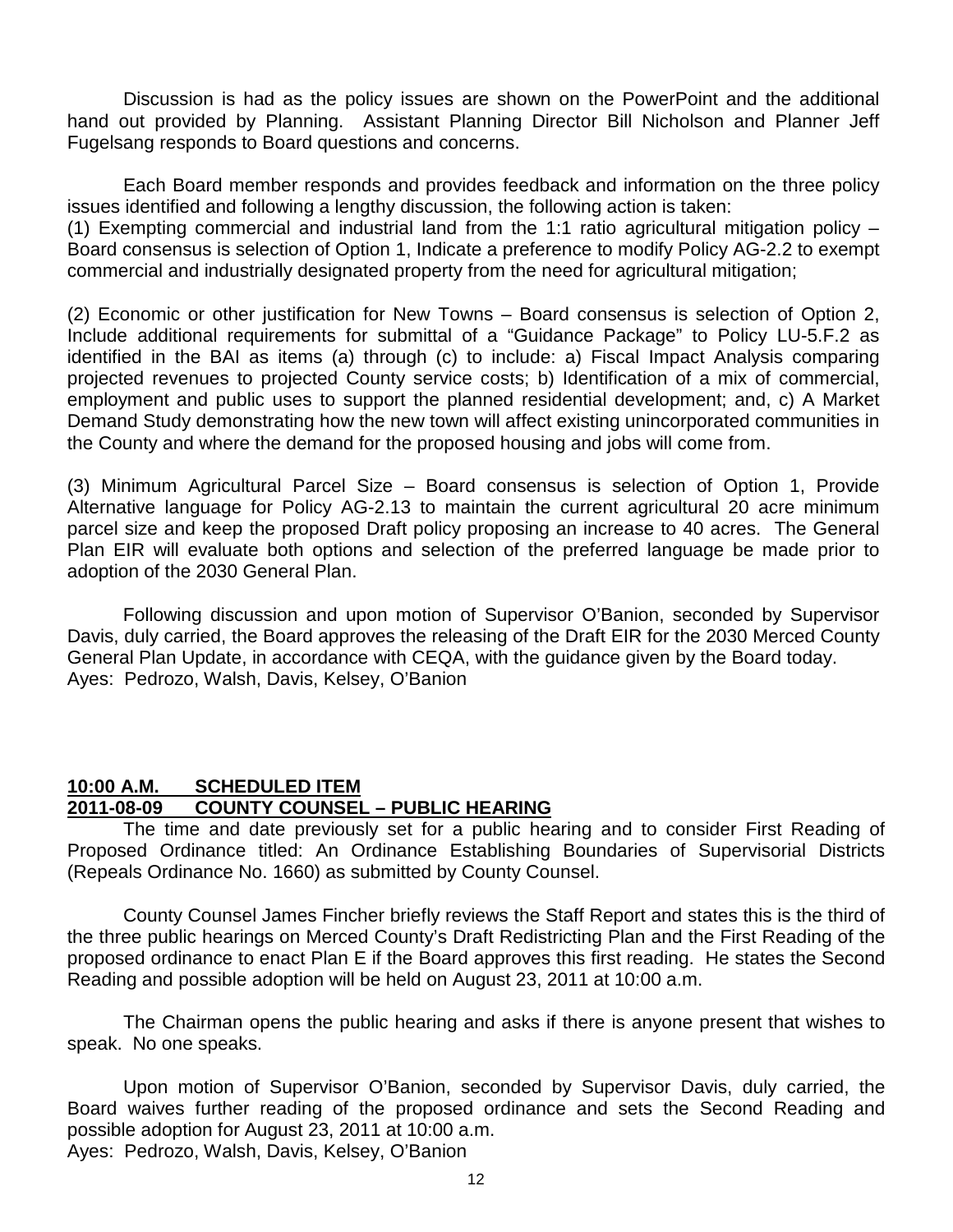#### ACTION ITEM NO. 29 2011-08-09 PLANNING

 The Clerk announces the Williamson Act Program – AB 1265, is before the Board for consideration.

Supervisors O'Banion, Kelsey and Pedrozo declare a conflict of interest due to the ownership of land in their districts that are under the Williamson Act and state they will recuse themselves. Supervisors O'Banion, Kelsey and Pedrozo leave the Chambers.

County Counsel James Fincher states three members of the Board have stated a conflict with the Williamson Act due to their or their family's Williamson Act Contracts and may have a direct financial impact on property taxes, or at the very least a remote interest. The Williamson Act program options require a simple majority of the Board to take action. With three Board members leaving the Chambers, there is no longer a quorum. The Board of Supervisors is the only body that decides this action so there is a legal situation for the County to enact the Rule of Necessity to pick a supervisor to sit for this item and the Board will draw Straws and whoever gets the short straw will determine the voting member to remain.

Supervisors Pedrozo, Kelsey and O'Banion enter the Chambers for the drawing of the straws. Counsel Fincher holds the straws with Supervisor Kelsey being chosen for selecting the short straw. Supervisor Walsh presides over the meeting as Vice-Chairman, Supervisor Kelsey remains in the Chambers and Supervisors Pedrozo and O'Banion leave the Chambers.

Assistant Development Services Director Bill Nicholson briefly summarizes the staff report and reviews the technical changes to Resolution No. 2010-202 and the Williamson Act Rules in order to re-affirm SB 863 and conform the local program with AB 1265. He reviews the recommendations before the Board.

Amanda Carvajal, Executive Director for the Merced County Farm Bureau, speaks in support of the program as our only preservation tool to protect our ag. land.

Discussion is had on the Determination that is required by Government Code Section 16142(e) and shown as Recommendation No. 2 before the Board. Assistant Development Services Director Bill Nicholson and Assistant County Executive Officer Jim Brown review Recommendation No. 2 and the FY impacts on 10/11 and 11/12.

Following discussion, Supervisor Davis moves, seconded by Supervisor Kelsey, the Board amends Resolution No. 2010-202 and the Merced County Rules of Procedure to implement the Land Conservation Act of 1965, as modified by SB 863, to make technical changes to conform with AB 1265 and adopts Resolution No. 2011-146.

The Chairman calls for a Vote on the Motion. Motion carries. Ayes: Walsh, Davis, Kelsey Not Present: Pedrozo, O'Banion

Following further discussion, Supervisor Davis moves, seconded by Supervisor Kelsey, the Board makes the determination, as required by Government Code section 16142(e) that the State provided less than one-half of the actual foregone general fund property tax revenues related to the Williamson Act Program in FY 10/11.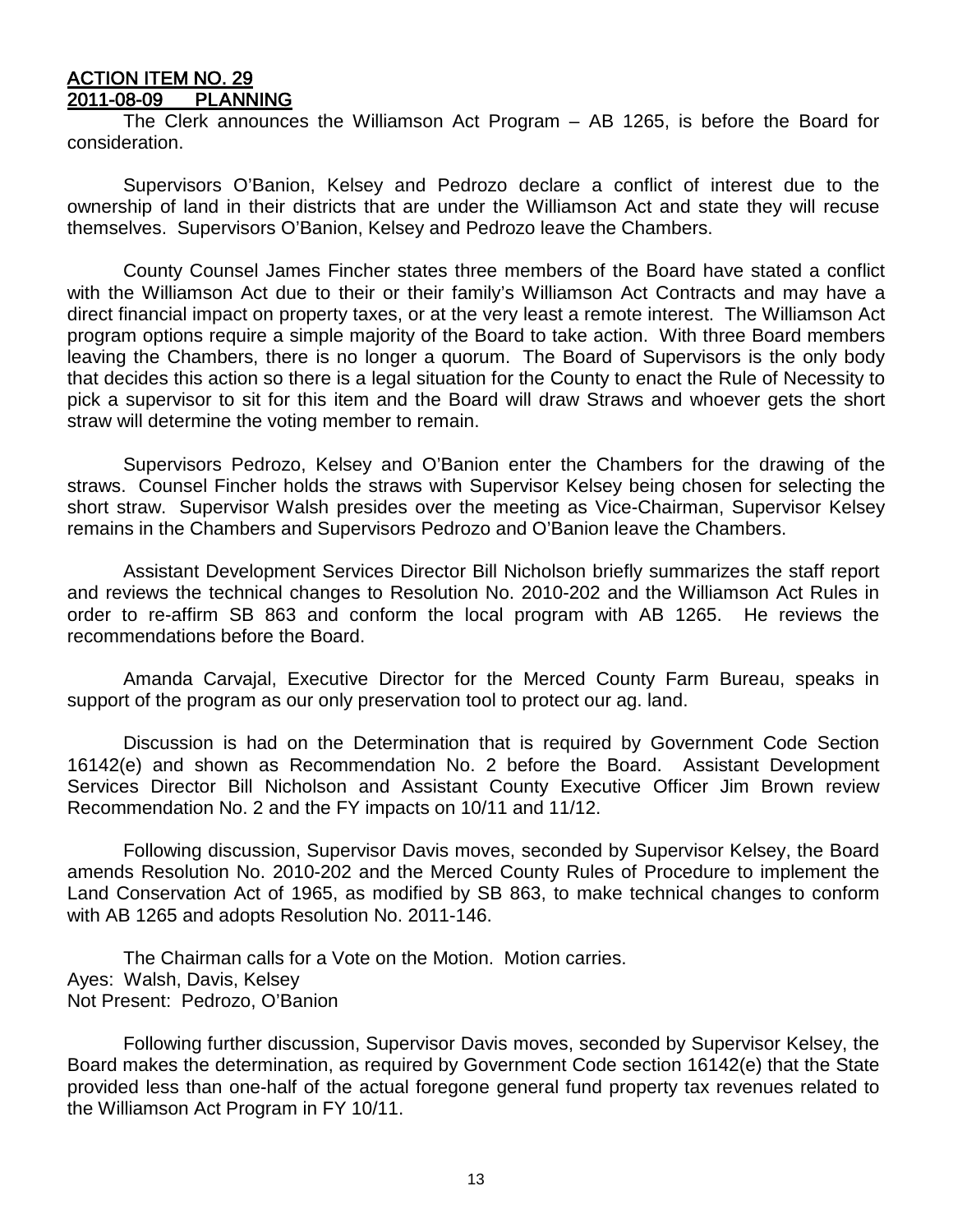The Chairman calls for a Vote on the Motion. Motion carries. Ayes: Walsh, Davis, Kelsey Not Present: Pedrozo, O'Banion

## <u>ACTION ITEM NO. 39</u><br>2011-08-09 DEPT. ( DEPT, OF ADMIN. SERVICES

 The Clerk announces the ATM Services Contract with MERCO Credit Union is before the Board for consideration.

Supervisor O'Banion questions the change in the contract and requests information on why the Merced Schools Employees Credit Union will not be able to use this machine free of charge.

MERCO Credit Union CEO Mike Malone appears before the Board and reviews the history of the ATM machine installed in the County Administration Building and states times have changed and the Merced Schools Employees Credit Union will now charge transaction fees to MERCO credit union members and therefore, it is MERCO"s decision to discontinue free services for Merced School Employees Credit Union members. He recommends the Board approve the contract.

Following discussion, Supervisor Kelsey moves, seconded by Supervisor Walsh, the Board approve and authorize the Chairman to sign Contract No. 2011149 with MERCO Credit Union for ATM Services.

The Chairman calls for a Vote on the Motion.

Supervisor O'Banion votes "no". Motion carries. Ayes: Pedrozo, Walsh, Davis, Kelsey Noes: O'Banion

## ACTION ITEM NO. 46 2011-08-09 SHERIFF

The Clerk announces the Sheriff Correctional Staffing is before the Board for consideration.

Supervisor Kelsey moves, seconded by Supervisor Walsh, the Board take the following action relative to the Sheriff Correctional Staffing: (1) Add two (2) Systems Security Operators, Range 62.7; add six (6) Correctional Officer I/II, Range 65.1/67.1; and add 2 Correctional Sergeant/Correctional Senior Sergeant, Range 71.5/72.5 to BU 23000 and delete one (1) Sheriff Dispatcher I/II, Range 63.1/65.1 from BU 22100; and, (2) adopt Resolution 2011-147.

Supervisor O'Banion questions where the funds are coming fund to re-introduce these items.

Following discussion, Assistant County Administrator Jim Brown states AB 109 funds are anticipated and \$900,000 has been identified by the Sheriff in the operating budget from the Sheriff's Trust.